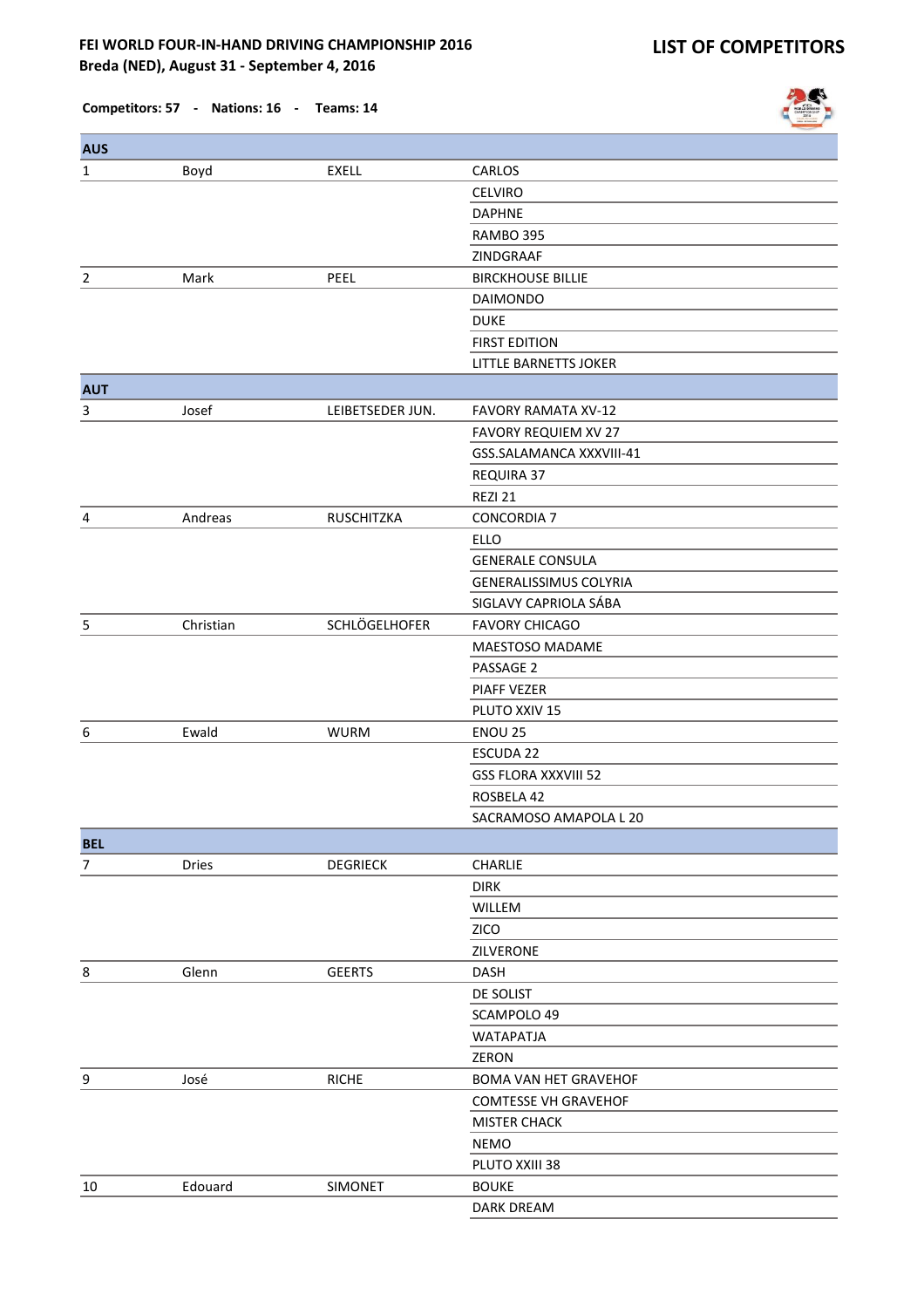

|            |          |                       | EL FIERO VD VEMMEKESHOEVE D'O7     |
|------------|----------|-----------------------|------------------------------------|
|            |          |                       | <b>TOPSPEED BAUKE</b>              |
|            |          |                       | <b>TOPSPEED SANNE</b>              |
| <b>CZE</b> |          |                       |                                    |
| 11         | Jiri     | NESVACIL              | ARNIE                              |
|            |          |                       | CARMEN 17                          |
|            |          |                       | <b>DIETWARD</b>                    |
|            |          |                       | <b>PUTIN</b>                       |
|            |          |                       | ZETA                               |
| 12         | Jiri     | <b>NESVACIL JR</b>    | <b>GENERALE PASTORELLA XLIX 13</b> |
|            |          |                       | GENERALISSIMUS AMIGA XXXIV 13      |
|            |          |                       | GSS AMIGA XXXIV 3                  |
|            |          |                       | GSS REPRESA XXXIV - 21             |
|            |          |                       | SACRAMOSO AVERSA XI - 5            |
| 13         | Radek    | <b>NESVACIL</b>       | ROMKE EVOLUTA X - 8                |
|            |          |                       | SACRAMOSO MARGINA I 42             |
|            |          |                       | SACRAMOSO SAMBA VI - 29            |
|            |          |                       | SACRAMOSO SIRIA I 29               |
|            |          |                       | SIGLAVI P MONTILLA XI              |
| <b>ESP</b> |          |                       |                                    |
| 14         | José     | <b>BARRANCO REYES</b> | <b>ALTANERO JEM</b>                |
|            |          |                       | <b>EBANO RGS</b>                   |
|            |          |                       | MANGO DISTRAIDO                    |
|            |          |                       | <b>MANGO TEDI JEM</b>              |
|            |          |                       | <b>UNIDO XII</b>                   |
| 15         | Antonio  | <b>BLAZQUEZ MARIN</b> | <b>BARBATE UNANDO</b>              |
|            |          |                       | CADIZ                              |
|            |          |                       | <b>ESPIRI</b>                      |
|            |          |                       | <b>PORTUGUES</b>                   |
|            |          |                       | <b>PUERTO</b>                      |
| 16         | Antonio  | <b>CARRILLO BAEZA</b> | <b>HANNES</b>                      |
|            |          |                       | SAINT LAURENT Y                    |
|            |          |                       | VELDHEER                           |
|            |          |                       | WALLANDER                          |
|            |          |                       | ZORRO                              |
| 17         | Enrique  | SOLANA PUGA           | <b>FORKISZ</b>                     |
|            |          |                       | KOVAS                              |
|            |          |                       | LAROSUK MG                         |
|            |          |                       | SORIANO                            |
|            |          |                       | <b>VEIDRODIS</b>                   |
| <b>FRA</b> |          |                       |                                    |
| 18         | Benjamin | AILLAUD               | DOEKE DE LA POURCAUD               |
|            |          |                       | GILLES DE LA POURCAUD              |
|            |          |                       | SYBREN P                           |
|            |          |                       | <b>TIEMEN</b>                      |
|            |          |                       | <b>YSE</b>                         |
| 19         | Thibault | <b>COUDRY</b>         | <b>FABERGE DU HANS</b>             |
|            |          |                       | FETON (PL)                         |
|            |          |                       | PIKADOR (PL)                       |
|            |          |                       | RODNEY                             |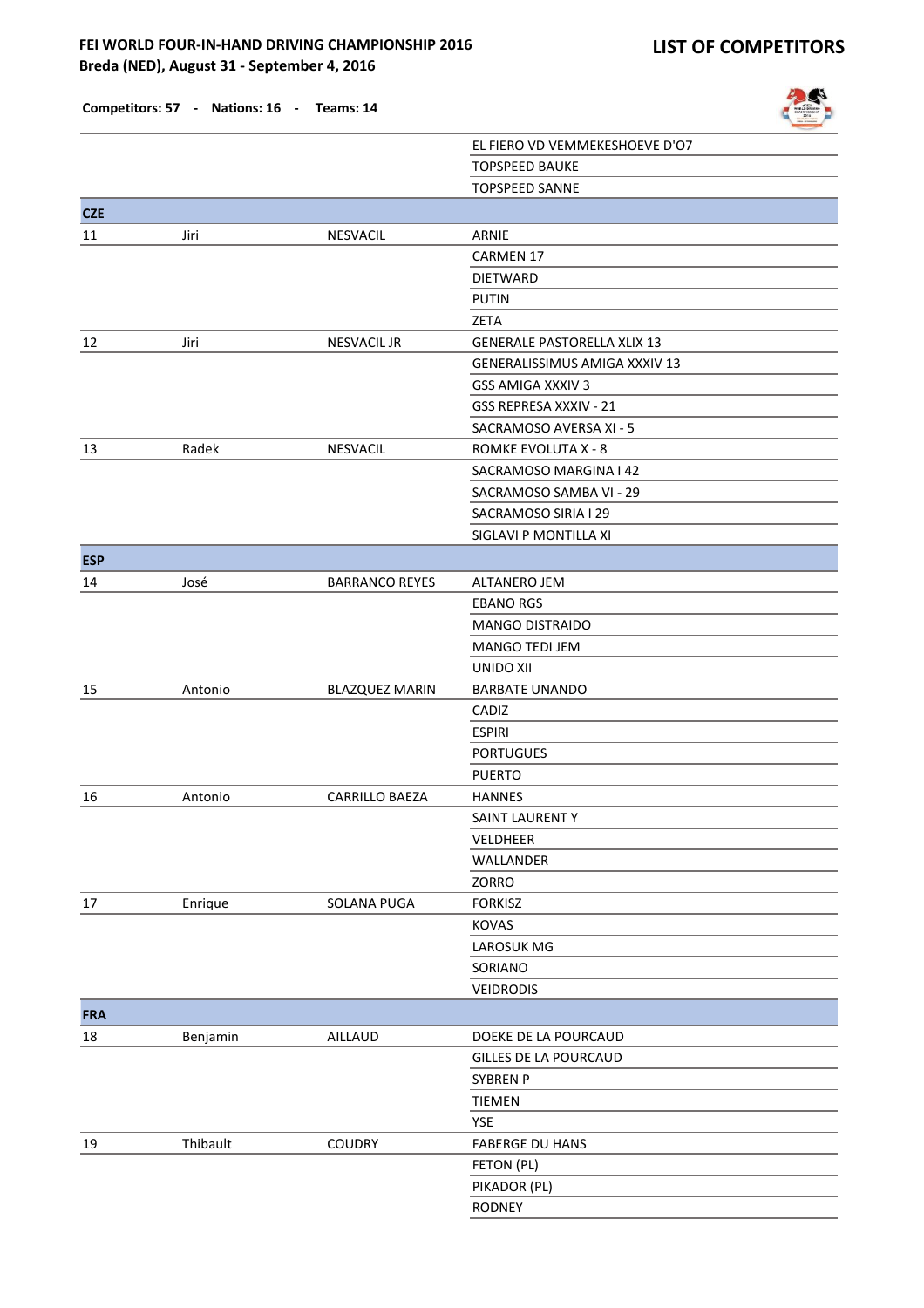|            | competitors. 37 - ivations. 10 | $\sim$                 |                               | 2014 |
|------------|--------------------------------|------------------------|-------------------------------|------|
|            |                                |                        | <b>VICTOR</b>                 |      |
| 20         | Fabrice                        | <b>MARTIN</b>          | <b>SKOOBYDOO</b>              |      |
|            |                                |                        | <b>TIMELES</b>                |      |
|            |                                |                        | <b>W2 GO</b>                  |      |
|            |                                |                        | ZIEZO                         |      |
|            |                                |                        | ZIPPER                        |      |
| 21         | Sebastien                      | <b>VINCENT</b>         | <b>ALIOTH S</b>               |      |
|            |                                |                        | E H SANCERRE                  |      |
|            |                                |                        | <b>ELCADONE</b>               |      |
|            |                                |                        | HERZBUBE DU HANS              |      |
|            |                                |                        | <b>QUINN</b>                  |      |
| <b>GBR</b> |                                |                        |                               |      |
| 22         | Wilf                           | <b>BOWMAN - RIPLEY</b> | <b>BELASCOV</b>               |      |
|            |                                |                        | CATOOTJE 3                    |      |
|            |                                |                        | <b>DAYWALKER 5</b>            |      |
|            |                                |                        | <b>DOORTJE 4</b>              |      |
|            |                                |                        | MOKPOB (OKI DOKI)             |      |
| 23         | Richard                        | LANE                   | <b>CONVERSANO 49 POKER</b>    |      |
|            |                                |                        | <b>CONVERSANO MAGNUM</b>      |      |
|            |                                |                        | <b>KNIGHT TEMPLAR</b>         |      |
|            |                                |                        | NEAPOLITANO NÁDOR             |      |
|            |                                |                        | SIGLAVY CAPRIOLA X-51         |      |
| 24         | Daniel                         | <b>NAPROUS</b>         | <b>DIEDERIK</b>               |      |
|            |                                |                        | <b>NILUS</b>                  |      |
|            |                                |                        | RIALTO FAV CLARICIA           |      |
|            |                                |                        | SEIGNEUR FAVT NOVA            |      |
|            |                                |                        | <b>VIKTOR</b>                 |      |
| <b>GER</b> |                                |                        |                               |      |
| 25         | Michael                        | <b>BRAUCHLE</b>        | ALINDE                        |      |
|            |                                |                        | CAROLA 83                     |      |
|            |                                |                        | <b>CLINTON 87</b>             |      |
|            |                                |                        | <b>ELDIVA</b>                 |      |
|            |                                |                        | <b>TEQUILA SUNRISE 45</b>     |      |
| 26         | Rainer                         | <b>DUEN</b>            | ALPINA AVIATION WRISTWATCH    |      |
|            |                                |                        | <b>CANDINO SPORT</b>          |      |
|            |                                |                        | <b>CHAMP TALKING WATCH</b>    |      |
|            |                                |                        | FORTIS FRISSON ART EDITION    |      |
|            |                                |                        | NOMOS <sub>7</sub>            |      |
| 27         | Mareike                        | <b>HARM</b>            | AMICELLO                      |      |
|            |                                |                        | LUXUS BOY                     |      |
|            |                                |                        | <b>RACCIANO</b>               |      |
|            |                                |                        | <b>SUNFIRE</b>                |      |
|            |                                |                        | <b>VIZIER</b>                 |      |
| 28         | Rene                           | POENSGEN               | ESPRY 4                       |      |
|            |                                |                        | FERDINANT VAN'T NACHTEGAALHOF |      |
|            |                                |                        | SAM 1034                      |      |
|            |                                |                        | ZANDGRAAF                     |      |
|            |                                |                        | ZANDOR 25                     |      |
| 29         | Christoph                      | SANDMANN               | <b>ASZTOR</b>                 |      |
|            |                                |                        | <b>BO LIBERATOR</b>           |      |

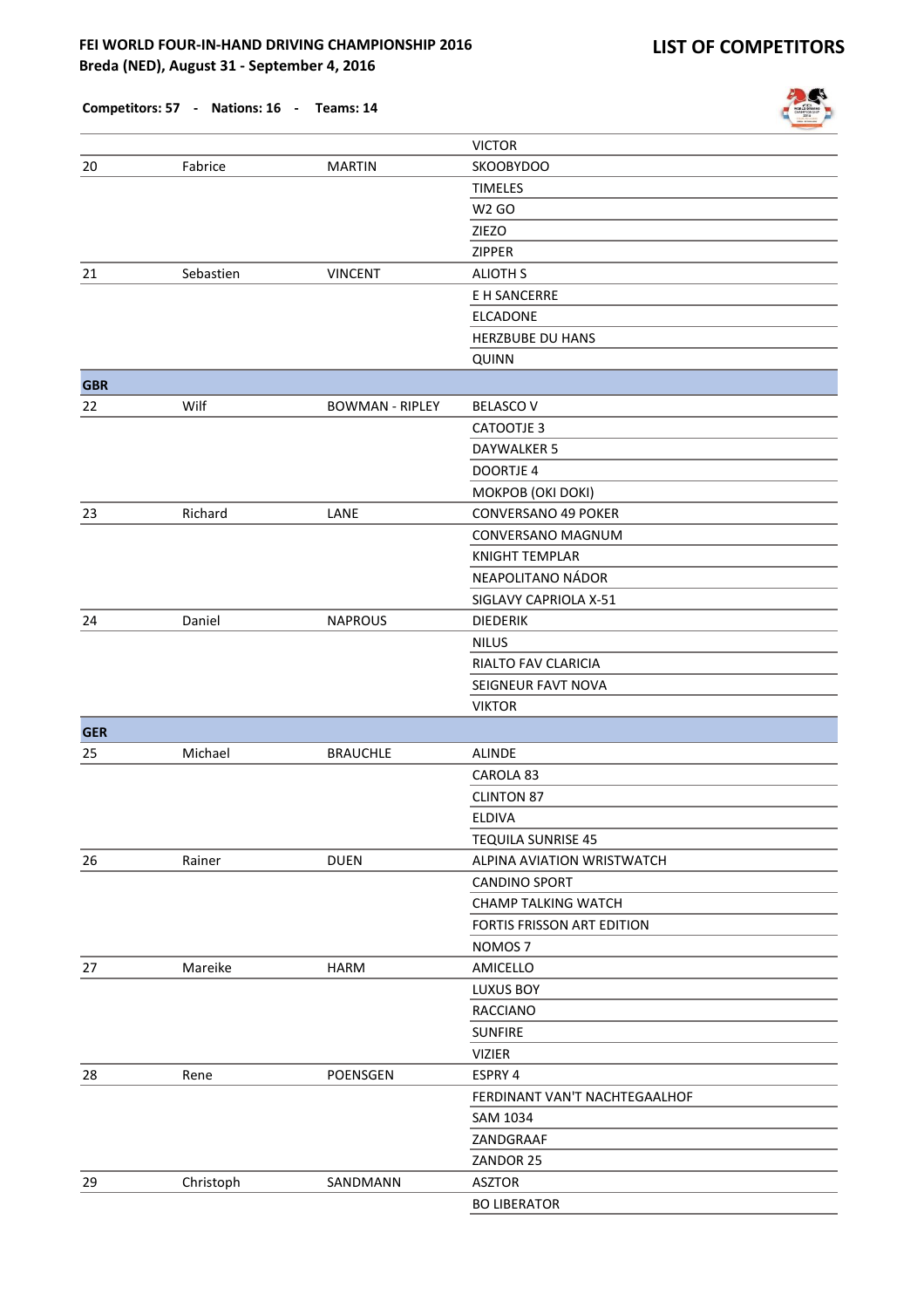

|            |            |                  | VARIANT                 |
|------------|------------|------------------|-------------------------|
|            |            |                  | <b>WANITA 5</b>         |
|            |            |                  | WIERD                   |
| 30         | Georg      | <b>VON STEIN</b> | <b>FAX 53</b>           |
|            |            |                  | <b>ODIN 275</b>         |
|            |            |                  | PLAYBOY 276             |
|            |            |                  | POPEY 31                |
|            |            |                  | ROCKET 123              |
| <b>HUN</b> |            |                  |                         |
| 31         | József     | <b>DOBROVITZ</b> | CARLO                   |
|            |            |                  | CONVERSANO BAJNOK       |
|            |            |                  | <b>PLATON</b>           |
|            |            |                  | <b>TORINO</b>           |
|            |            |                  | <b>WALTSTAR</b>         |
| 32         | József Jr. | <b>DOBROVITZ</b> | <b>DANTE</b>            |
|            |            |                  | <b>DAX 62</b>           |
|            |            |                  | <b>DOERAK</b>           |
|            |            |                  | <b>VIVALDO</b>          |
|            |            |                  | <b>VOLINDA</b>          |
| 33         | Zoltán     | LÁZÁR            | ALI DEVERCHI            |
|            |            |                  | CONER                   |
|            |            |                  | <b>DENVER</b>           |
|            |            |                  | <b>IVAN</b>             |
|            |            |                  | SZONJA                  |
|            |            | MÓRÓ             |                         |
| 34         | Lajos      |                  | <b>BANDIDOS</b>         |
|            |            |                  | CASPER 341              |
|            |            |                  | <b>CASSANDER T</b>      |
|            |            |                  | DUTCHMAN 37             |
|            |            |                  | <b>UDO</b>              |
| 35         | István     | VÁCZI            | FAVORY FÁRAÓ            |
|            |            |                  | <b>FAVORY XXVIII 68</b> |
|            |            |                  | <b>REMENY</b>           |
|            |            |                  | SIGLAVY CAPRIOLA SZIKRA |
|            |            |                  | <b>TUZES</b>            |
| <b>ITA</b> |            |                  |                         |
| 36         | Carlo      | MASCHERONI       | BILLY                   |
|            |            |                  | <b>BJORN</b>            |
|            |            |                  | <b>KACER</b>            |
|            |            |                  | OKAY                    |
|            |            |                  | RENO                    |
| <b>NED</b> |            |                  |                         |
| 37         | Bram       | CHARDON          | DREEF BEHEER BANJO      |
|            |            |                  | EL KARLA                |
|            |            |                  | <b>FLORIANO</b>         |
|            |            |                  | FREDDY                  |
|            |            |                  | <b>INCITATO PANDUR</b>  |
| 38         | Ijsbrand   | CHARDON          | <b>BRAVOUR</b>          |
|            |            |                  | EDDY                    |
|            |            |                  | <b>WINSTON E</b>        |
|            |            |                  | ZANDOR                  |
|            |            |                  |                         |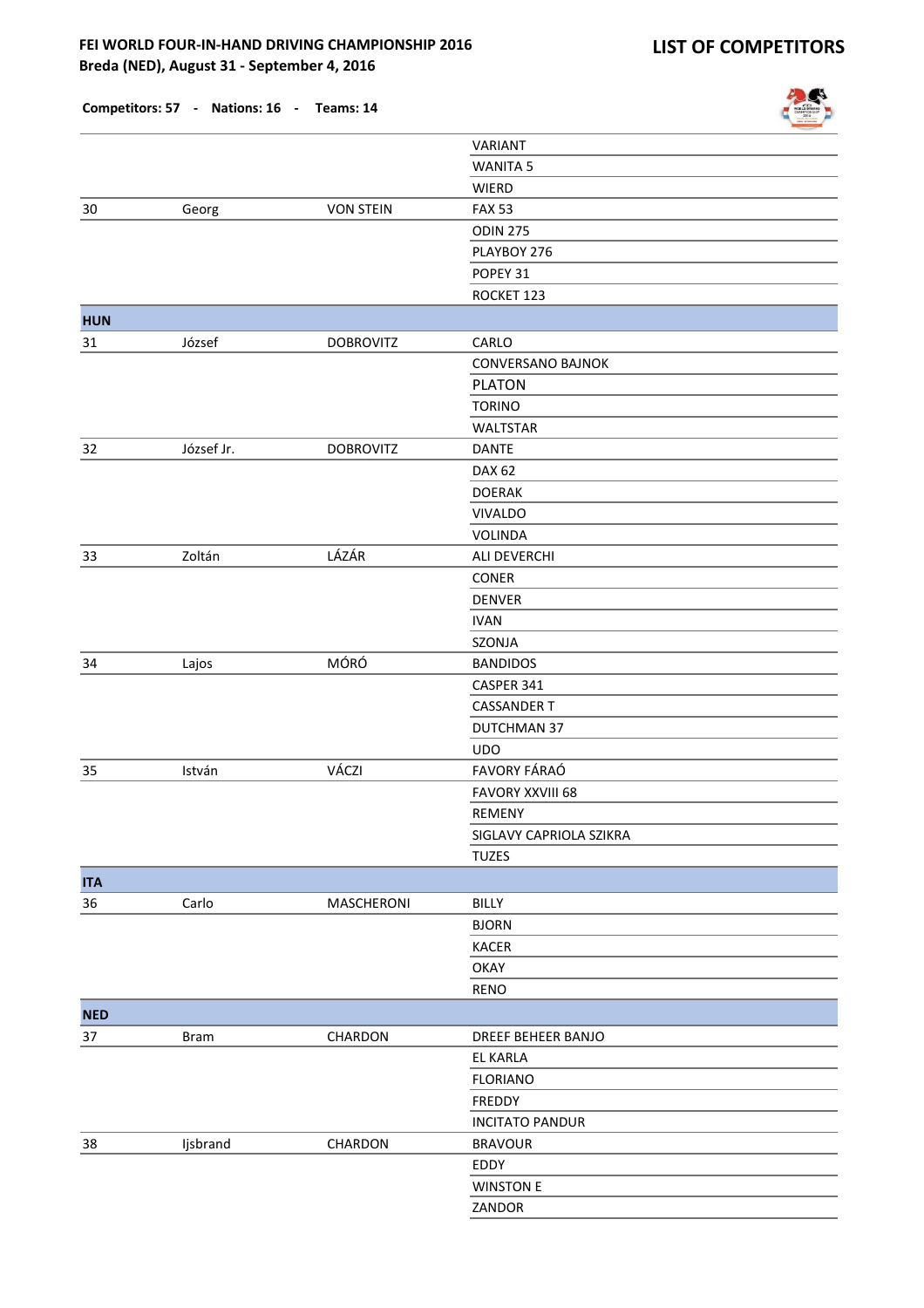

|                  |              |                    | ZION                  |
|------------------|--------------|--------------------|-----------------------|
| 39               | Edwin        | VAN DER GRAAF      | <b>BARONET</b>        |
|                  |              |                    | <b>BELCAMPO</b>       |
|                  |              |                    | <b>BLACK MONEY H.</b> |
|                  |              |                    | <b>DAVE</b>           |
|                  |              |                    | <b>FREEDOM</b>        |
| 40               | Herman       | <b>TER HARMSEL</b> | <b>ADIOS K</b>        |
|                  |              |                    | <b>BACARDI</b>        |
|                  |              |                    | DESPERADO             |
|                  |              |                    | <b>FOPPE</b>          |
|                  |              |                    | ZARDONIS              |
| 41               | Hans         | <b>HEUS</b>        | <b>BARRY</b>          |
|                  |              |                    | FLASH 279             |
|                  |              |                    | <b>FLUX</b>           |
|                  |              |                    | <b>VINCE</b>          |
|                  |              |                    | <b>VORST</b>          |
| 42               | Koos         | DE RONDE           | <b>ALINO</b>          |
|                  |              |                    | <b>CUPIDO</b>         |
|                  |              |                    | PALERO                |
|                  |              |                    | <b>ULANO</b>          |
|                  |              |                    | ZIMON                 |
| 43               | Peter        | DE RONDE           | <b>CHIRON</b>         |
|                  |              |                    | <b>DOMINAND</b>       |
|                  |              |                    | EGERAN                |
|                  |              |                    | <b>JOEP</b>           |
|                  |              |                    | ZAMORO OLT            |
| 44               | Theo         | TIMMERMAN          | <b>BALERO</b>         |
|                  |              |                    | <b>BOY</b>            |
|                  |              |                    | CONVERSANO CONGO      |
|                  |              |                    | LEX                   |
|                  |              |                    | <b>MISTER</b>         |
| 45               | Mark         | WEUSTHOF           | <b>ALLURE</b>         |
|                  |              |                    | <b>BAARZENS ROMEO</b> |
|                  |              |                    | <b>DORION FORTUNA</b> |
|                  |              |                    | <b>FERDINAND S</b>    |
|                  |              |                    | <b>FIRST ONE</b>      |
| <b>POL</b>       |              |                    |                       |
| 46               | Piotr        | MAZUREK            | <b>BANDAR</b>         |
|                  |              |                    | <b>BLIZARD</b>        |
|                  |              |                    | DONNA LOVE            |
|                  |              |                    | ERAZMUS               |
|                  |              |                    | ERIC                  |
|                  |              |                    |                       |
| <b>POR</b><br>47 | Manuel       | CAMPILHO           | <b>AONITO</b>         |
|                  |              |                    |                       |
|                  |              |                    | BEDUINO DA LAGOALVA   |
|                  |              |                    | BUCARINE DA LAGOALVA  |
|                  |              |                    | EVARESTE LAGOALVA     |
|                  |              |                    | <b>XISTO</b>          |
| 48               | Ana Cristina | <b>GUERREIRO</b>   | ADAMASTOR PABIOLA     |
|                  |              |                    | CACAU PABIOLA         |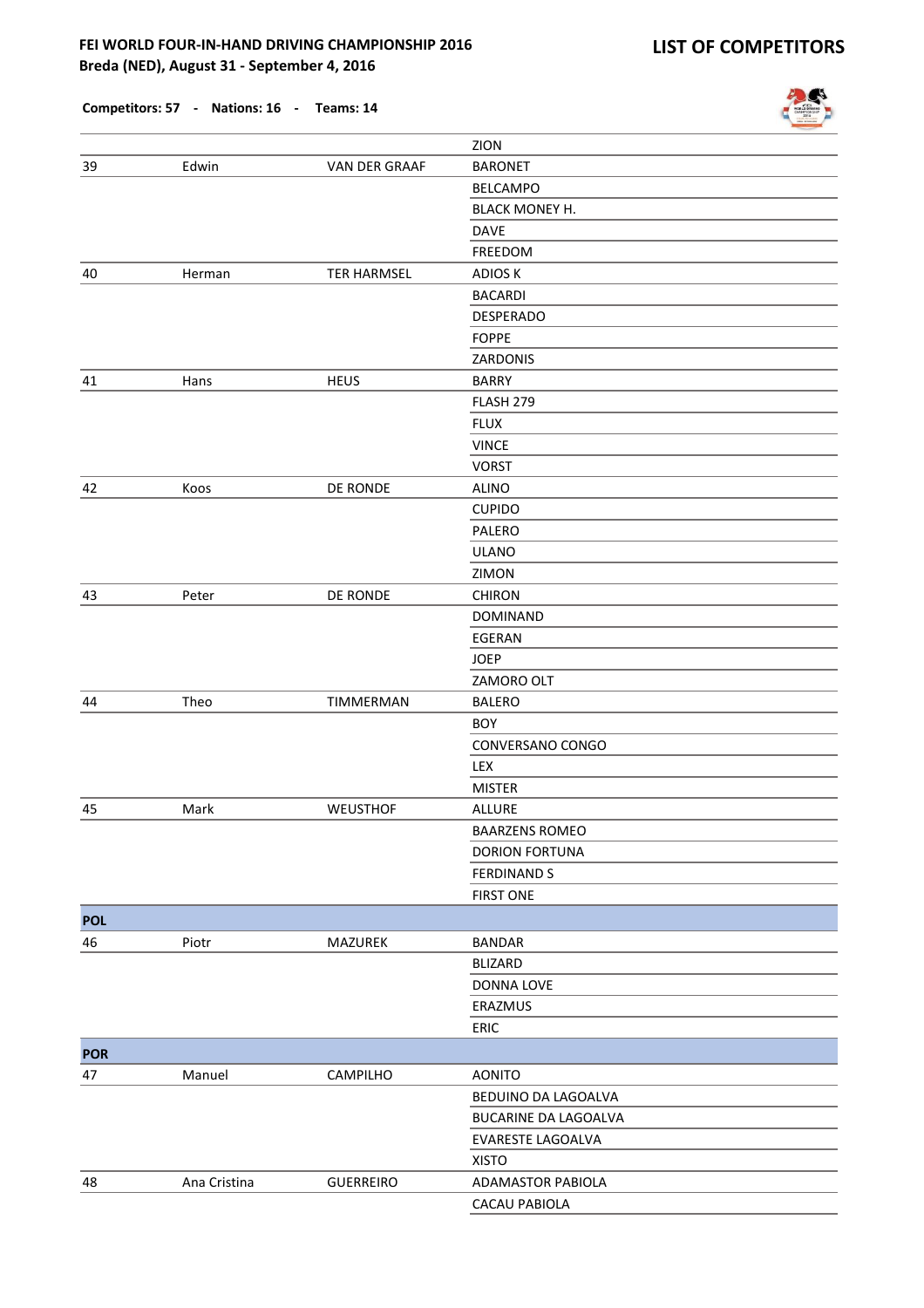

|            |         |                   | <b>MILLOS</b>                   |
|------------|---------|-------------------|---------------------------------|
|            |         |                   | XIRA DOCE PABIOLA               |
|            |         |                   | ZO WEG V                        |
| <b>SUI</b> |         |                   |                                 |
| 49         | Werner  | <b>ULRICH</b>     | CARDIUWEEL DU PREMO CH          |
|            |         |                   | <b>CONTESO CH</b>               |
|            |         |                   | <b>GB ROCKY V.WORRENBERG CH</b> |
|            |         |                   | L'IDEAL DES ROTTES CH           |
|            |         |                   | PAMINO U                        |
| 50         | Jérôme  | VOUTAZ            | BELLE DU PEUPE CH               |
|            |         |                   | EVA III CH                      |
|            |         |                   | FLASH DES MOULINS CH            |
|            |         |                   | <b>FLORE CH</b>                 |
|            |         |                   | FOLIE DES MOULINS CH            |
| 51         | Martin  | WAGNER            | CATO V                          |
|            |         |                   | FINITY 2                        |
|            |         |                   | <b>KORINA</b>                   |
|            |         |                   | LUCKY XIX CH                    |
|            |         |                   | NINJO CH                        |
| <b>SWE</b> |         |                   |                                 |
| 52         | Johan   | DENGG             | GUUS                            |
|            |         |                   | <b>MAMBO 182</b>                |
|            |         |                   | <b>RAMBO</b>                    |
|            |         |                   | SIGGE                           |
|            |         |                   | WATERREUS                       |
| 53         | Fredrik | PERSSON           | <b>DON CATCHER</b>              |
|            |         |                   | SAMBA GIRL                      |
|            |         |                   | SATIR                           |
|            |         |                   | <b>TWISTER</b>                  |
|            |         |                   | ZIDANE                          |
| <b>USA</b> |         |                   |                                 |
| 54         | James   | <b>FAIRCLOUGH</b> | <b>BENTO V</b>                  |
|            |         |                   | CALETTA <sub>5</sub>            |
|            |         |                   | <b>CITENS</b>                   |
|            |         |                   | KAVANGO VON FALKENSTEIN         |
|            |         |                   | ZENDEN                          |
| 55         | Allison | <b>STROUD</b>     | ANESCO 4                        |
|            |         |                   | <b>ANTONIO</b>                  |
|            |         |                   | ENZO                            |
|            |         |                   | OLANDO                          |
|            |         |                   | ULCO                            |
| 56         | Chester | WEBER             | AMADEUS                         |
|            |         |                   | <b>BORIS W</b>                  |
|            |         |                   | BOY W                           |
|            |         |                   | SPLASH                          |
|            |         |                   | <b>UNIEK</b>                    |
| 57         | Misdee  | WRIGLEY-MILLER    | BEAU                            |
|            |         |                   | CALIPSO 86                      |
|            |         |                   | CARLOS 663                      |
|            |         |                   | DAAN 8                          |